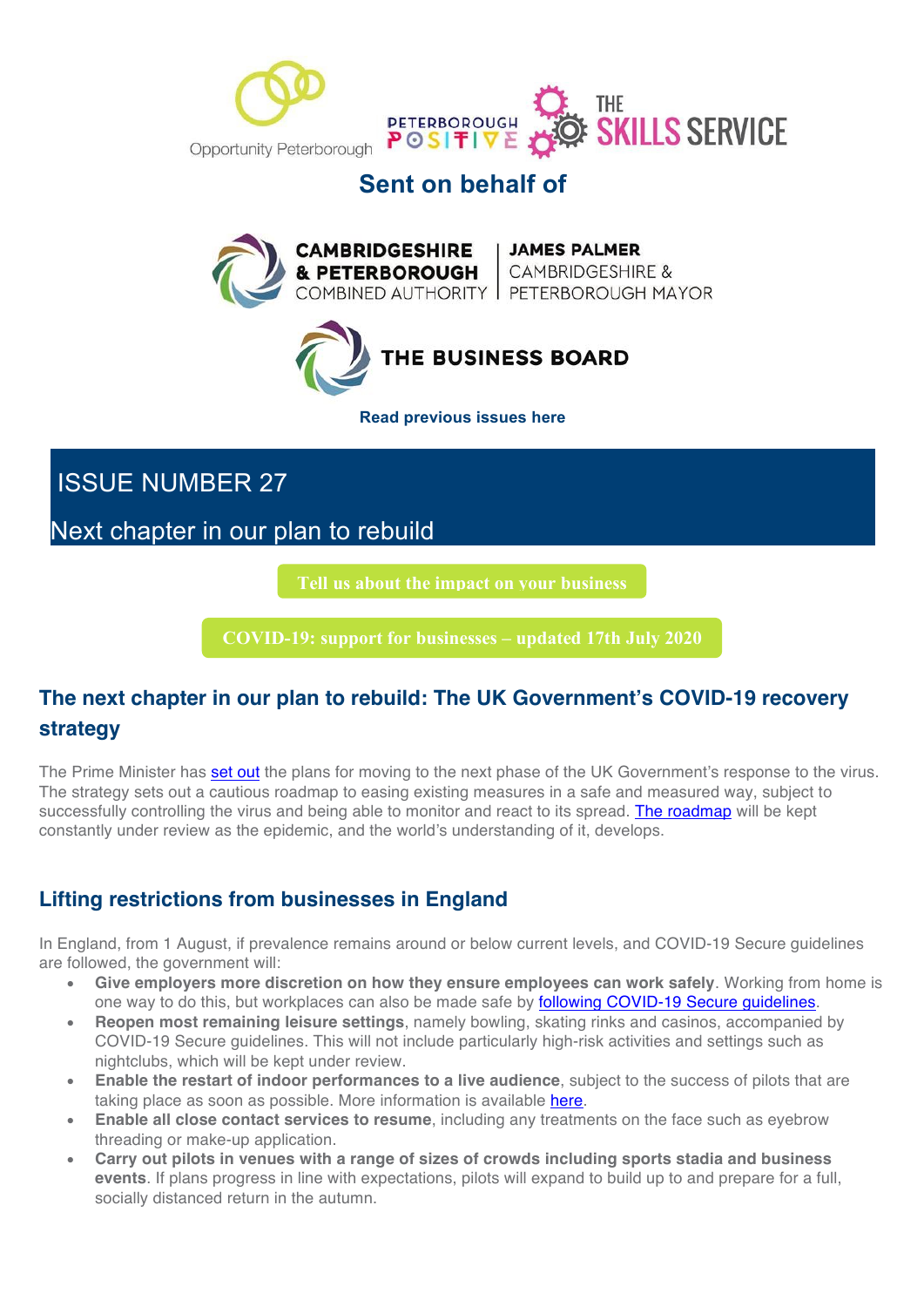- **Enable wedding receptions; sit-down meals for no more than 30 people**, subject to COVID-19 Secure guidelines. Over time, we will assess whether gatherings of this type for other purposes can be made possible and when larger wedding receptions can take place.
- **In September, schools, nurseries and colleges will open for all children and young people** on a fulltime basis.

All businesses and venues which are listed to reopen on 25 July or 1 August must remain closed until those dates.

**People are advised that they may now use public transport** but are encouraged to consider alternative means of transport where possible.

More information is available here.



For up to date information check the Cambridgeshire & Peterborough Combined Authority website and social media channels:

Facebook Twitter Linkedin Instagram

Cambridgeshire and Peterborough Combined Authority Business Board, Incubator 2, The Boulevard, Enterprise Campus, Alconbury Weald, Huntingdon, Huntingdonshire PE28 4XA